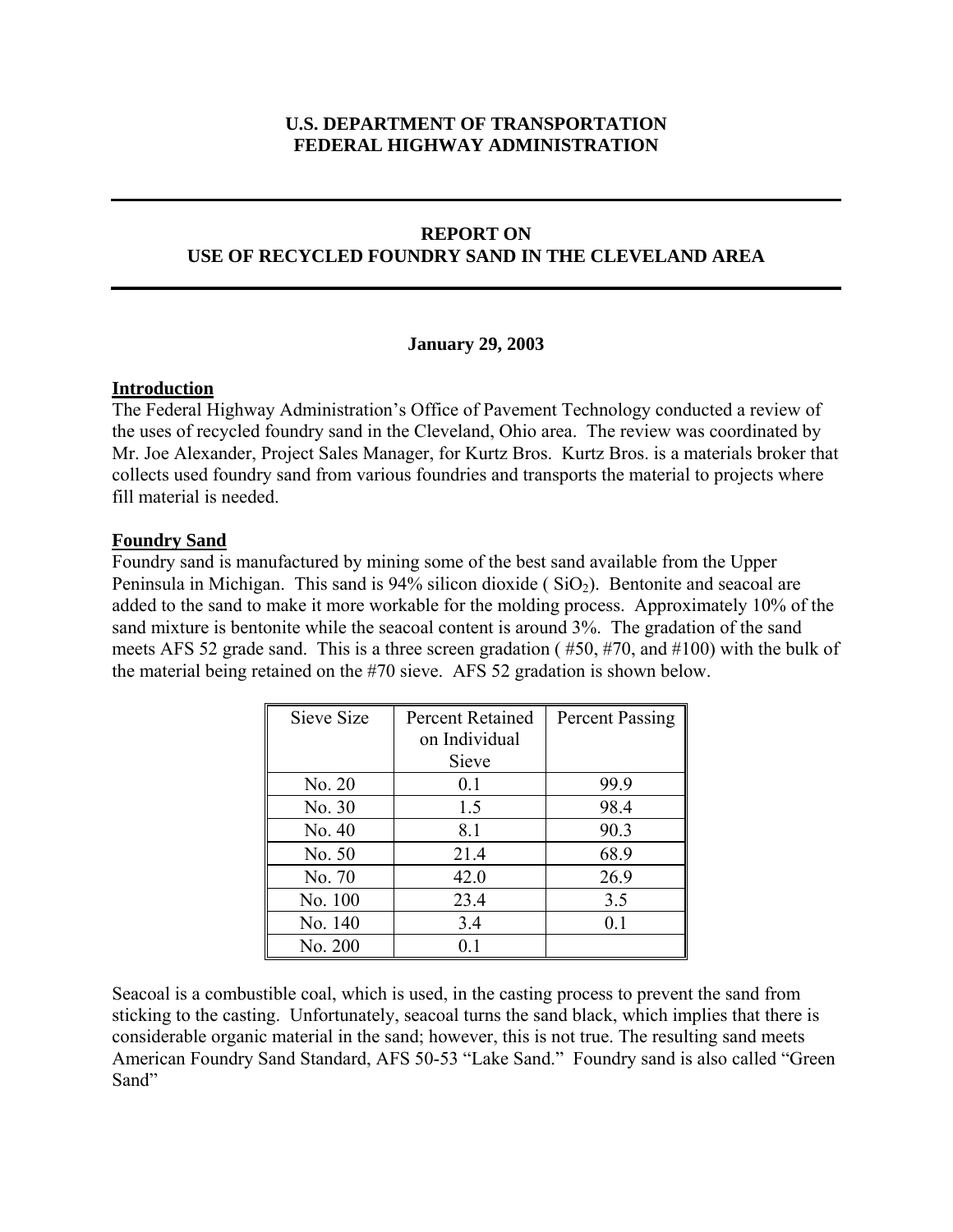Recycled foundry sand should be a better material for highway embankments than most virgin aggregate sources.

Foundry sand is used to create molds to cast the engine blocks. Foundry sand can be reused several times; however, it will "wear out" in that the sand will lose its angular with the sand particles becoming rounded. When this happens, the foundry sand must be replaced. What should we do with the discarded sand? The answer is to recycle the sand by using it in highway construction.

One of the main foundries in the area, Ford Motor Company's motor assembly plant in Cleveland, assembles motors for different types of Ford cars. This facility alone produces 325,000 tons of foundry sand per year.

Foundry sand is stockpiled at Kurtz Bros. until it is needed. Vertical walls of the stockpile indicate that the material has considerable clay or binder material.



## **Abrams Creek Improvement Project**

The Abrams Creek Improvement project in which Abrams Creek was being enclosed by four 120" (10 ft) diameter concrete pipes so that a major extension of a runway for the Cleveland Hopkins International Airport could be constructed. The creek was situated in a deep ravine. Approximately 65 ft feet of fill had been placed over the pipes to bring the area up to grade.

A flowable fill was used to place the pipe bedding material around the pipe. Flowable material was provided up to <sup>3</sup>/<sub>4</sub> of the pipe diameter. Pipe bedding was extremely important so that the adequate pipe strength could be developed to resist an average of 65 feet of fill that would be placed over the pipes. Only 12 inches was provided between the concrete pipes. It would have been impossible to compact normal trench backfill material.

Foundry sand was delivered to the Concrete Ready mix plant where it was mixed with 150  $\frac{1}{3}$  of cement and 60 gals/yd<sup>3</sup> of water. Cylinders taken of the fill material had a strength of 125–300 lbs/in<sup>2</sup>. None of the mixing water drained from the flowable fill; it was bound up in the hydration process.

The cost of the material delivered to the site was  $$30$ /yd<sup>3</sup>.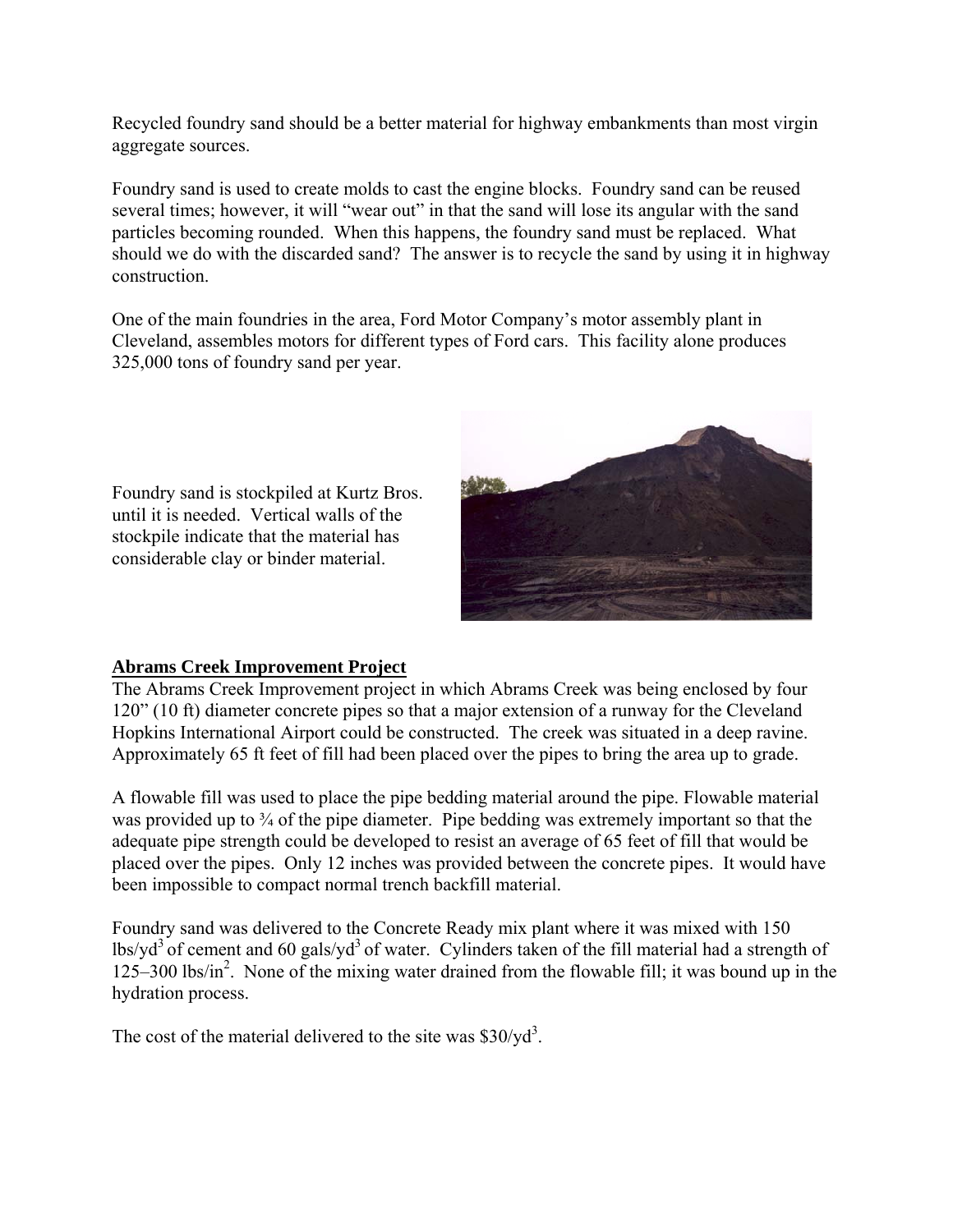

The flowable fill can be seen between the pipes.



Four 120-inch reinforced concrete pipes being placed.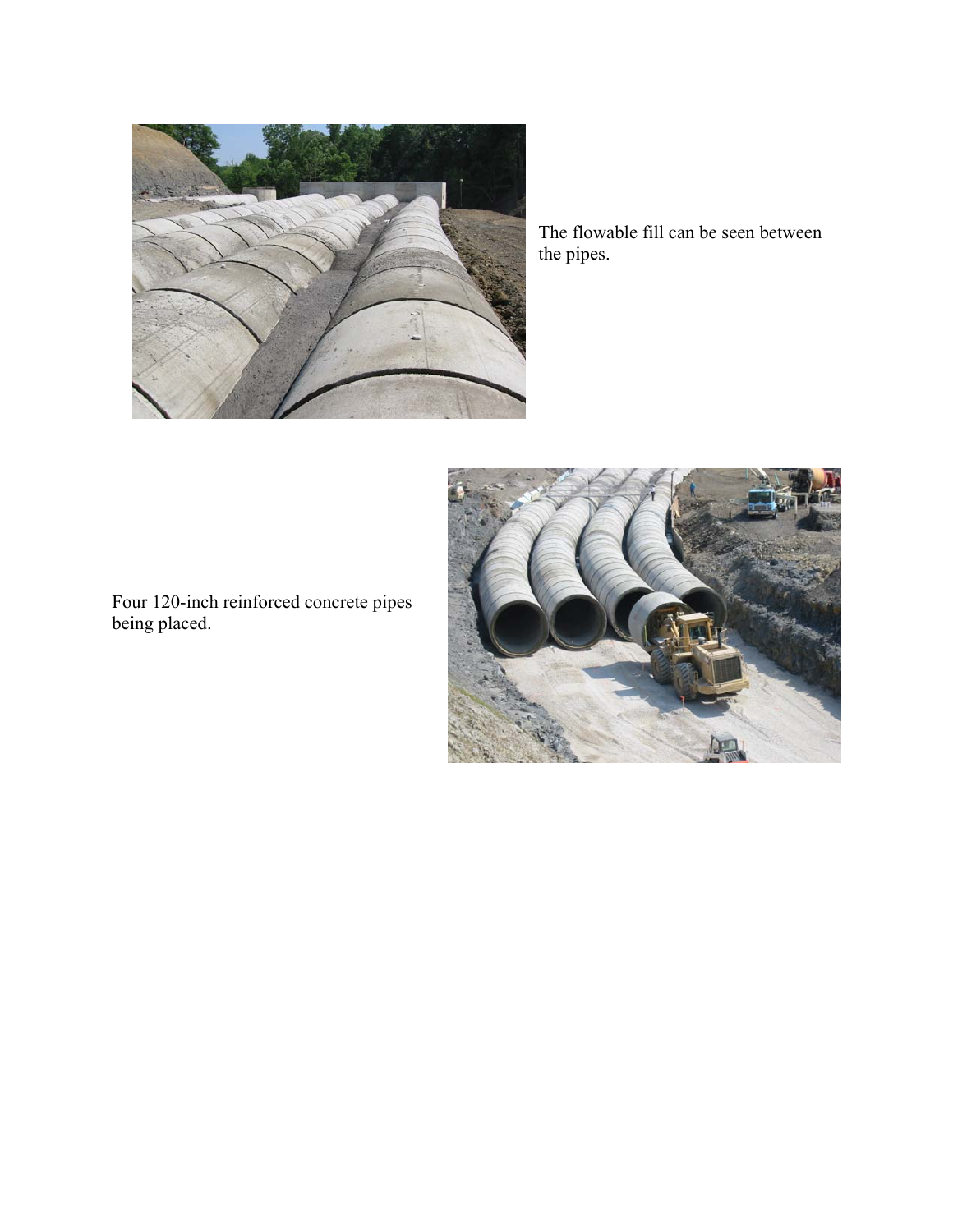### **SR 271 Embankment Repair**

ODOT selected recycled foundry sand repairing an embankment failure on SR 271. ODOT engineers selected foundry sand for two reasons. The first reason was the availability of the material, while the second reason was that the engineers believed that foundry sand had the necessary strength and permeability for this particular application.

ODOT personnel believe that foundry sand is a good material for highway construction and that its role will increase as engineers become more familiar with it. They believe that it was the proper moisture content that produced adequate compaction and made the project a success. The Contractor entered a bid price of  $$8.60/yd<sup>3</sup>$  for the delivered material.

The real merit of this project was the amount of testing that was performed on the sand. Laboratory testing of the foundry sand by an independent consultant (EPD Consultants, Inc.) produced the following results:







Water was periodically added to the mixture to maintain optimum compaction conditions.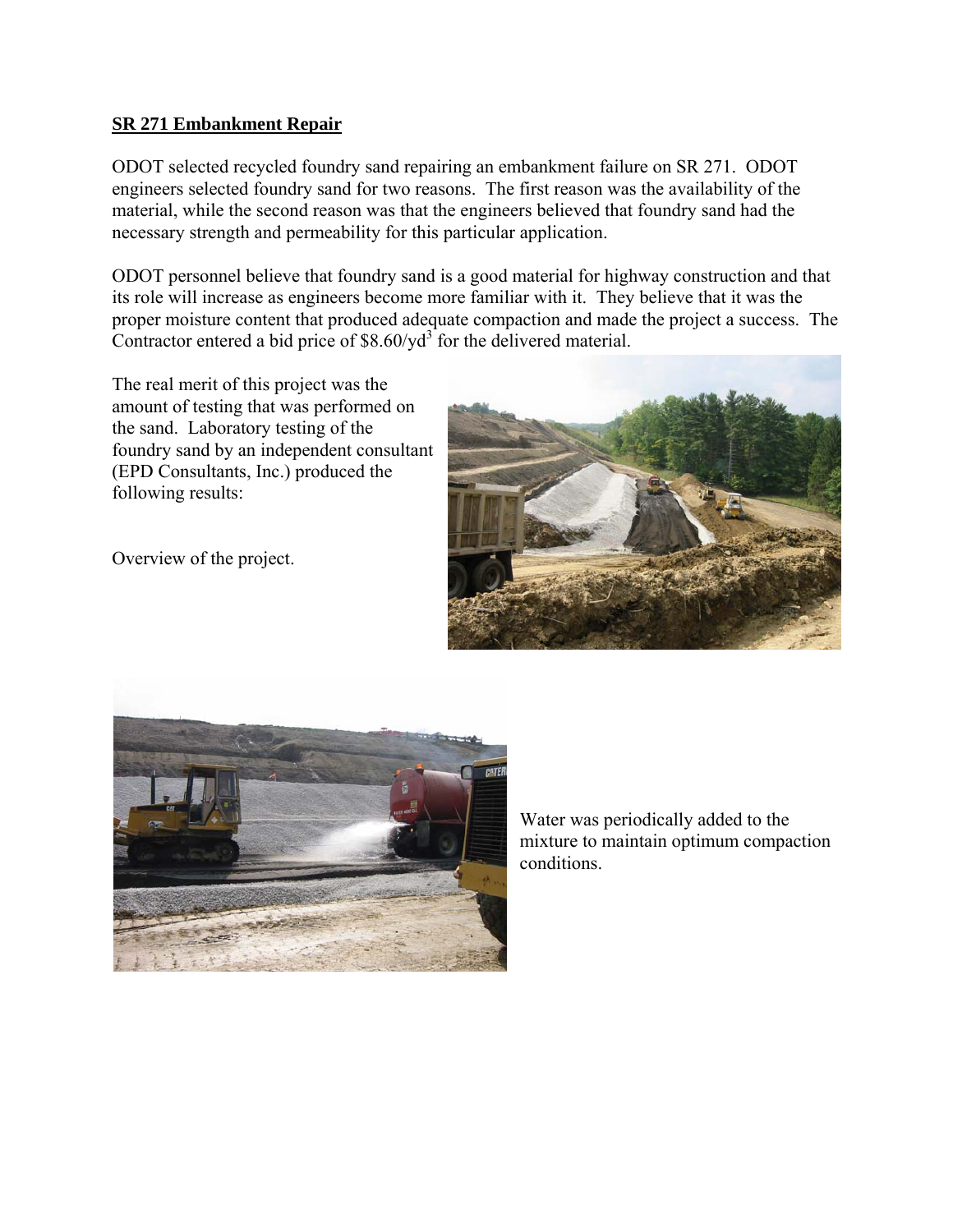| <b>PROPERTY</b>                  | <b>AASHTO</b> | Results                         | <b>SPEC</b>         | PASS/FAIL |
|----------------------------------|---------------|---------------------------------|---------------------|-----------|
| Grain Size Analysis              | T 11-91       | See Attached                    | ODOT <sub>203</sub> | Pass      |
|                                  | T 27-93       |                                 |                     |           |
| Sodium Sulfate Soundness         | T 104-94      | 3%                              | N/A                 | N/A       |
| Liquid Limit                     | T 89-96       | N/A                             | N/A                 | N/A       |
| Plastic Limit & Plasticity Index | T 90-96       | Nonplastic                      | N/A                 | N/A       |
| Moisture-Density Relationship    | T 99-95       | $\gamma_d$ = 107.0 pcf          | $>120$ pcf          | N/A       |
|                                  |               | $(a)$ 14.0%                     |                     |           |
|                                  |               | $\gamma_t = 122.0 \,\text{pcf}$ |                     |           |
| Direct Shear Test                | T 236-92      | $N = 35^{0}$                    | $> 34^{0}$          | N/A       |
| Resistivity                      | T 288-91      | $5,600 \Omega$ -cm              | N/A                 | N/A       |
| <b>PH</b>                        | T 289-91      | 9.2                             | N/A                 | N/A       |
| Sulfate Level                    | T 290-95      | 87.8                            | N/A                 | N/A       |
| Chloride                         | T 291-94      | 35                              | N/A                 | N/A       |

The midpoints of ODOT's 203 gradation are shown below:

| Sieve Size      | Sieve Size | <b>Percent Passing</b> |
|-----------------|------------|------------------------|
|                 | (mm)       |                        |
| 1"              | 25.0       | 100                    |
| $\frac{3}{4}$ " | 19.0       | 99.7                   |
| $\frac{1}{2}$ " | 12.5       | 99.2                   |
| 3/8"            | 9.5        | 98.5                   |
| No. 4           | 4.75       | 96.9                   |
| No. 8           | 2.36       | 95.2                   |
| No.10           | 2.00       | 94.9                   |
| No. 16          | 1.18       | 93.5                   |
| No. 20          | 0.85       | 92.5                   |
| No. 30          | 0.60       | 90.0                   |
| No. 40          | 0.425      | 79.8                   |
| No. 50          | 0.300      | 53.3                   |
| No. 100         | 0.150      | 10.7                   |
| No. 140         | 0.106      | 10.7                   |
| No. 200         | 0.075      | 3.6                    |

A gradation analysis using the FHWA's drainage microcomputer program DRIP "Drainage Requirements in Pavements" Sieve Analysis module produced the following particle sizes for key percent passing values: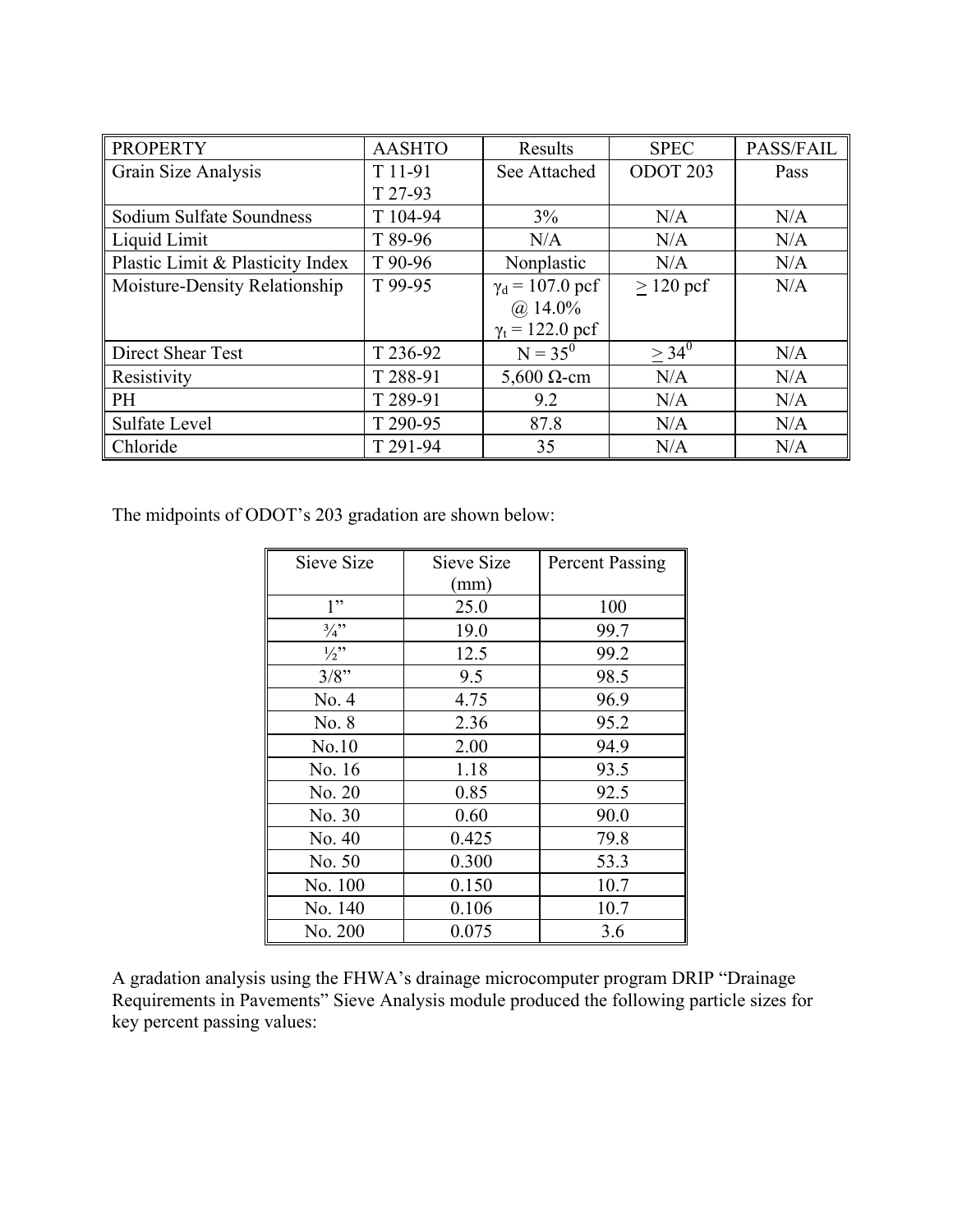| <b>Percent Passing</b> | Particle Size |
|------------------------|---------------|
|                        | (mm)          |
| $D_{10}$               | 0.1422        |
| $D_{12}$               | 0.1549        |
| $D_{15}$               | 0.1626        |
| $D_{30}$               | 0.2108        |
| $D_{50}$               | 0.2870        |
| $D_{60}$               | 0.3302        |
| $\mathrm{D_{85}}$      | 0.5105        |

The analysis also determined the following values:

Percent Passing  $\#200$  Sieve = 3.6%

Effective Size  $(D_{10}) = 0.1422$  mm

Coefficient of Uniformity  $(C_U) = 2.33$ 

Coefficient of Curvature  $(C_C) = 0.96$ 

The Coefficient of Uniformity ( $C_U$  = 2.33) indicates that the gradation is "open" and would be somewhat unstable; however, since bentonite and seacoal have been added to the sand, these additives will act as binders giving the sand mixture strength. The Coefficient of Curvature  $(C<sub>C</sub> = 0.96)$  indicates that the gradation will be a straight line between the D<sub>10</sub> and D<sub>60</sub> particle sizes.

A FHWA Power 0.45 plot is shown below. This provides a visual image of the gradation. Foundry sand is classified as a poorly graded, fine sand according to Unified Soil Classification System.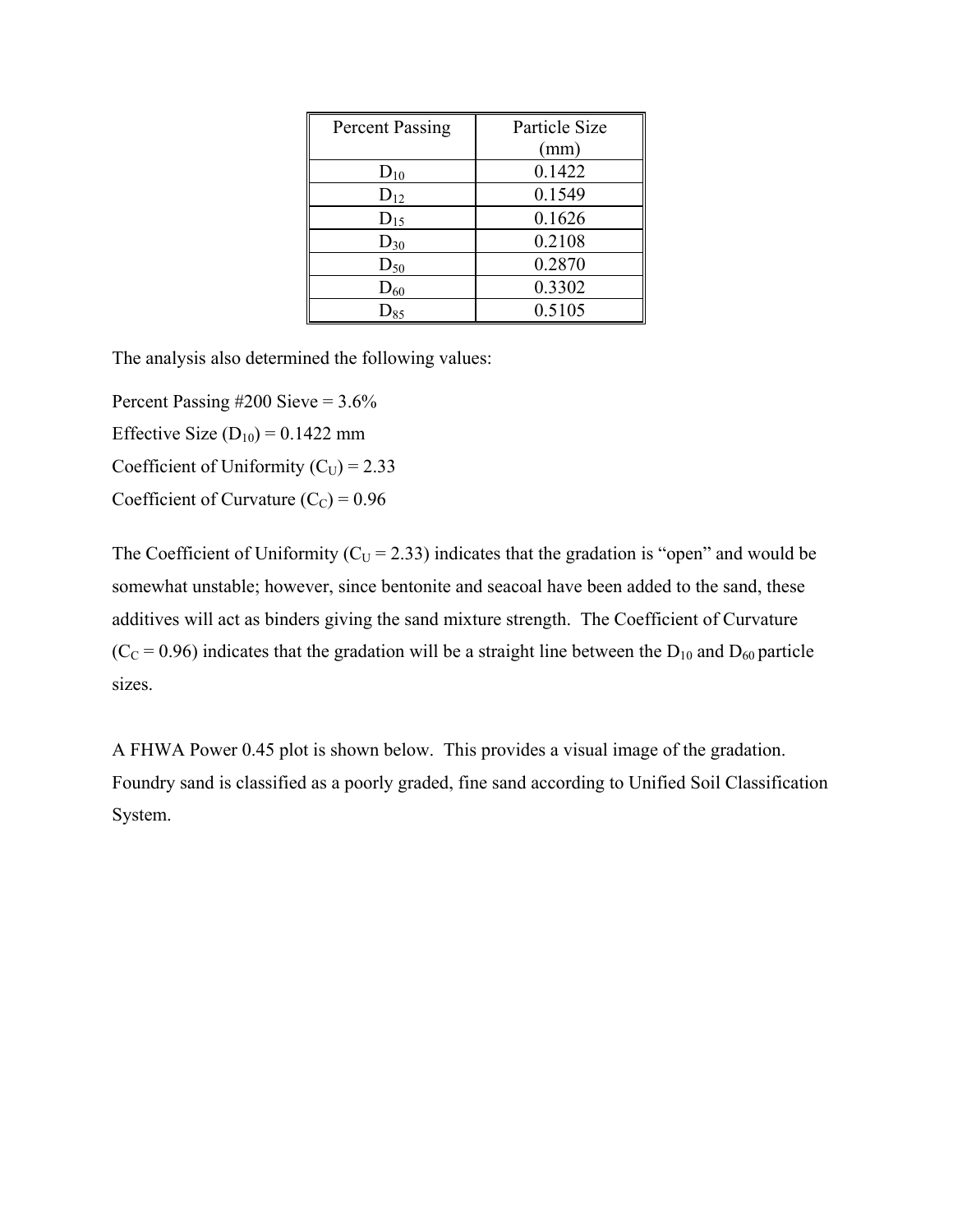

A moisture-density curve relationship was developed as shown below. This test shows that the relationship is very flat at the peak of the curve, which means that the material is not overly sensitive to changes in moisture content.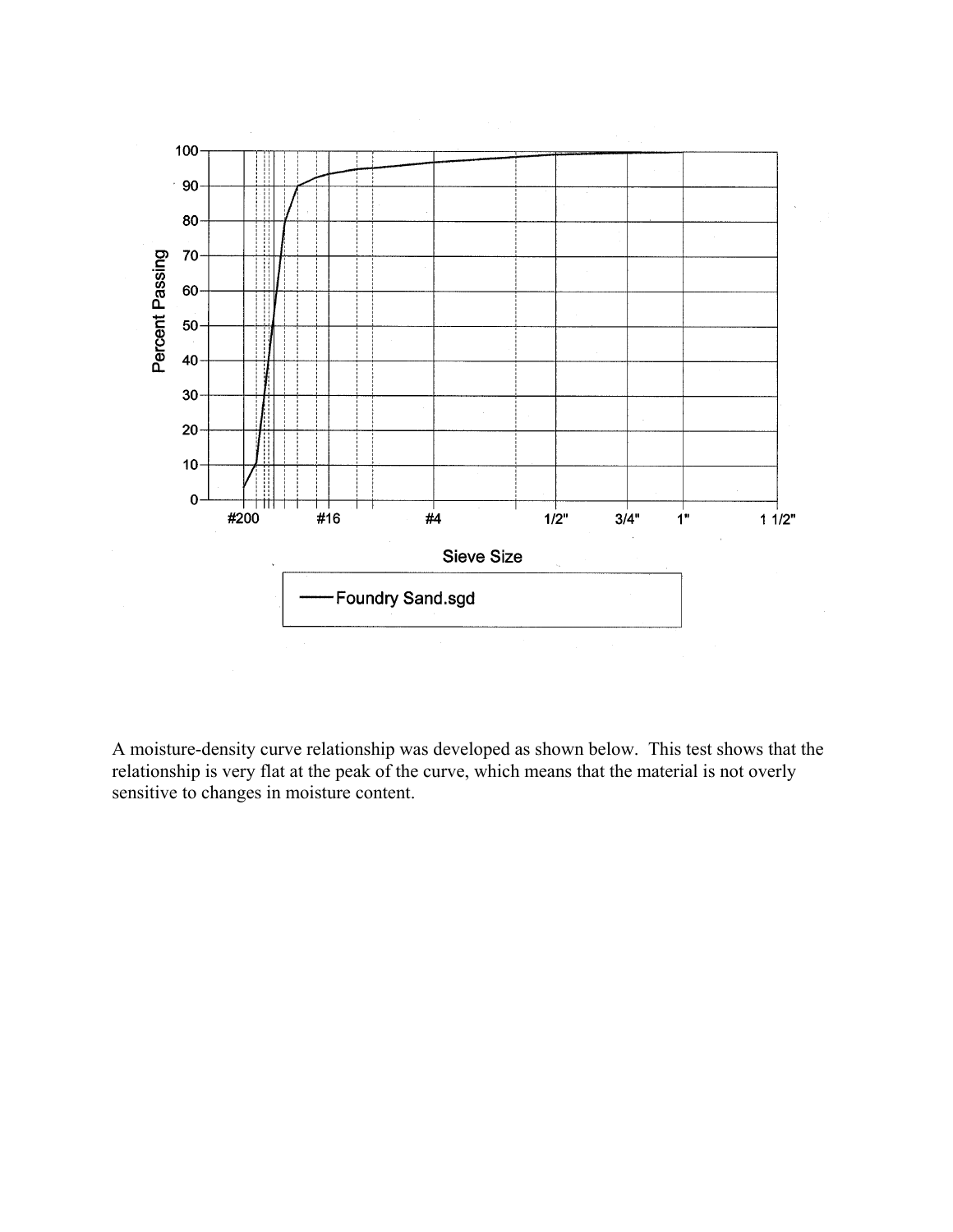

In a review of the project, Ohio's EPA stated in part:

"I have reviewed this proposal for water pollution concerns and have not found any."

## **ODOT Specification 871, Embankment Construction Using Recycled Materials**

ODOT's Specification 871, Embankment Construction Using Recycled Materials, provides guidance for placing and compacting foundry sand. The specification states:

## "C. Foundry Sand

Place Foundry Sand on the prepared foundation in horizontal loose lifts not to exceed 8 inches (200 mm). Compact the lifts to a stable, durable condition with at least eight passes of a vibratory steel wheel roller. The roller shall have a minimum weight of 10 tons (9 metric tons) or its centrifugal equivalent. Compact lifts to 98 percent of the Supplemental 1015.06 Test Section Method B Maximum Density.

Cover the sides and top of the Foundry Sand embankment with Natural Soil. The minimum vertical cover is 3 feet, (1.0 m) (measured from subgrade elevation). The minimum horizontal cover is 8 feet, (2.5 m) (measured from final slope line).

Install the drains detailed in 871.02.H at 50 foot (15 m) intervals on both sides of the embankment"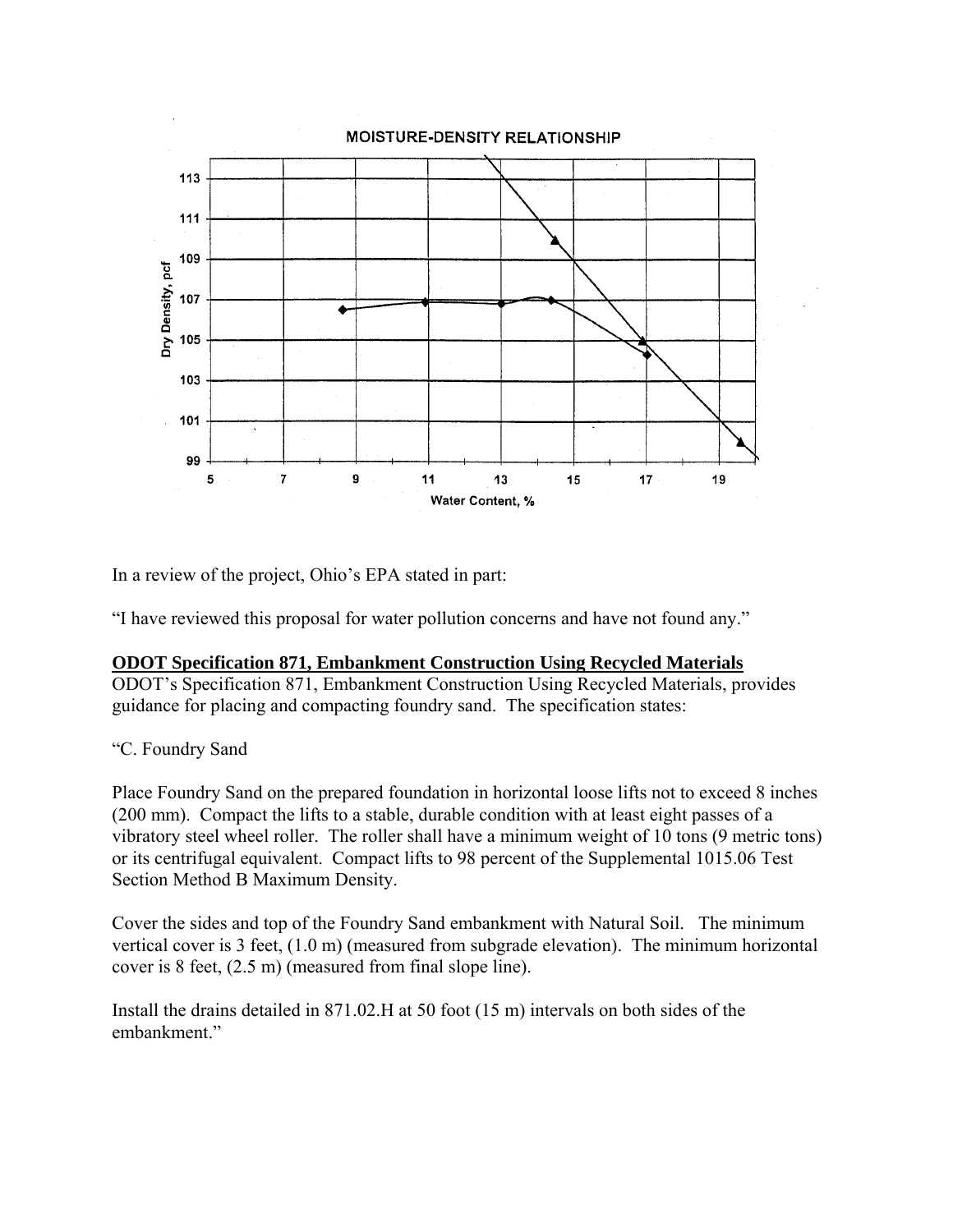### **Oak Tree Boulevard Extension**

The extension of Oak Tree Boulevard in the City of Independence, Ohio required a large amount of fill since the extension was over a deep ravine. The existing ravine was approximately 2,000



ft long by 600 ft wide with a maximum depth of 50ft. Approximate  $30,000 \text{ yd}^3$  of fill was required to fill in the ravine. Approximately half of the fill material was provided by foundry sand. The primary reason for using foundry sand was the availability of material.

The Solar Testing Laboratories, Inc. tested and approved the use of foundry sand as a fill material. As long as the material was contained and the proper moisture content was used in the construction of fill no

problems were anticipated. The embankment material was contained by the ravine on two sides and the existing roadway on the third side. It was necessary to construct a clay dike on the open end of the embankment to retain the fill material. A 3 ft clay cap will be placed over the completed embankment.

 Attached are photographs of the construction actives. The delivery trucks had no trouble operating on the surface of the newly placed foundry sand. Periodically water would be added to the mixture to maintain optimum condition.



## **Sand for Asphalt Mixes**

Kurtz Bros. and Ohio DOT did not have much experience using foundry sands in asphalt mixes. Indiana DOT could be contacted for information in this area.

## **Costs**

Kurtz Bros. removes and processes foundry sand for a fee. The sand is then distributed to the various contractors as needed. It is estimated that a contractor would save 25 to 30 percent using foundry sand over virgin material.

To recap the cost, the flowable fill for the Abrams Creek Improvement project cost  $$30/yd^3$ , while the foundry sand fill material for the SR 271 Embankment Repair cost  $$8.60/\text{yd}^3$ .